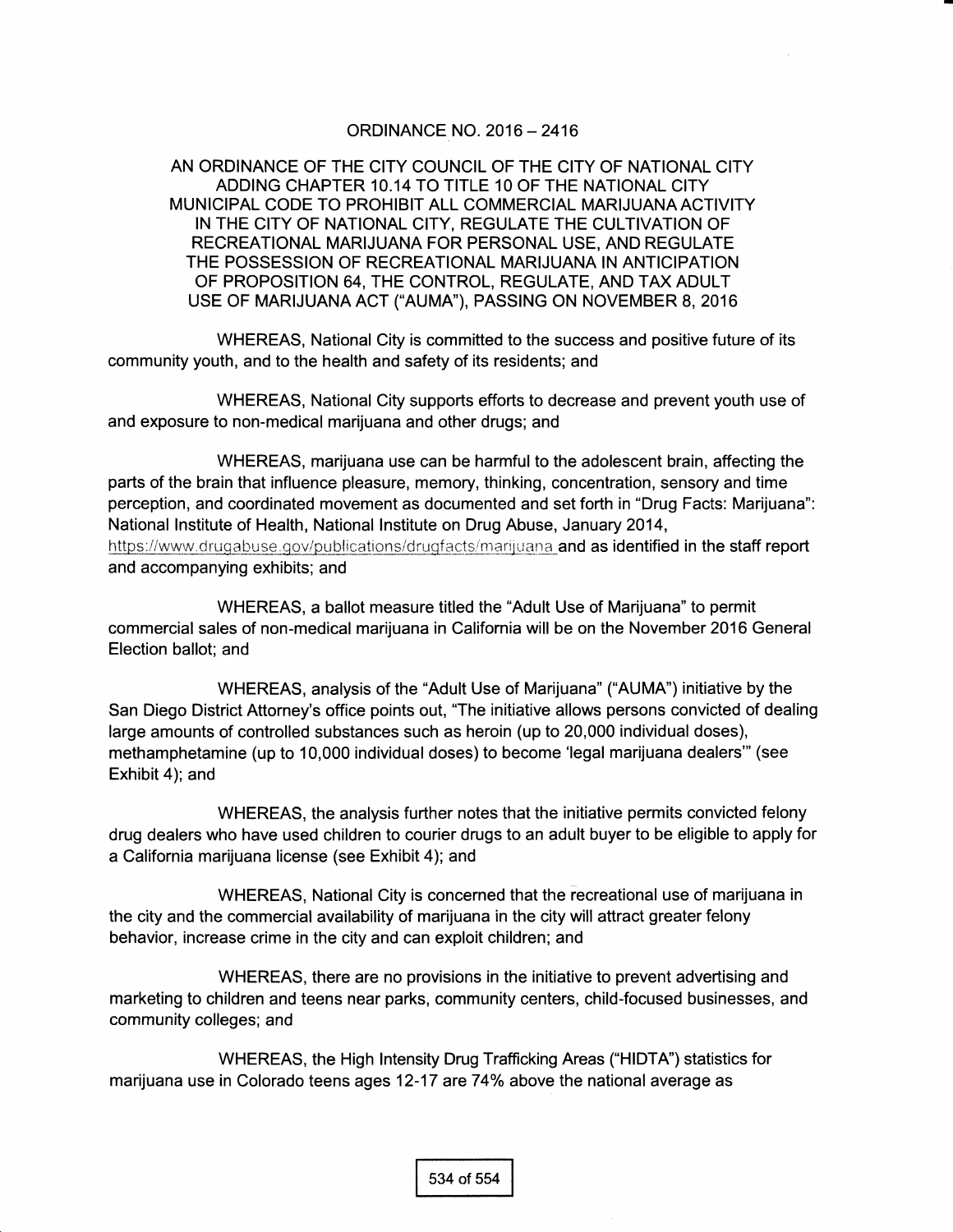documented and indicated in "The Rocky Mountain High lntensity Drug Trafficking Area (RMHIDTA) September 2015 annual report (see Exhibit 2); and

WHEREAS, the initiative allows for the indoor growing of up to six marijuana plants per residence and each plant requires 6 gallons of water per day in a state that is currently battling a drought; and

WHEREAS, in Colorado, where non-medical marijuana is legal and commercialized, marijuana-related traffic deaths increased 92% from 2010 to 2014 while all traffic deaths increased only 8 percent during the same time period (see staff report and Exhibit 2); and

WHEREAS, a study released in May 2016 by AAA Foundation for Traffic Research found that fatal crashes involving drivers who recently used marijuana doubled in Washington after the state legalized the drug as discussed in "Prevalence of Marijuana Involvement in Fatal Crashes: Washington, 2010-2014," May 2016, AAA Foundation for Traffic Safety; and

WHEREAS, National City is highly concerned of the likelihood of a severe increase in fatal crashes or incidents involving drivers who recently used marijuana should marijuana be legalized in the State of California and commercially available in the city; and

WHEREAS, National City is concerned for the health and safety of its residents should marijuana be legalized in the State of California and commercially available in the city; and

WHEREAS, National City currently prohibits medical marijuana dispensaries under National City Municipal Code section 18.30.340 and prohibits the cultivation of marijuana for medicinal and other purposes under National City Municipal Code section 18.30.345.

NOW THEREFORE, the City Council of the City of National City does ordain as follows:

Section 1. Title 10 of the National City Municipal Code is amended by adding Chapter 10.14 to read as follows:

## Chapter 10.14 RECREATIONAL MARIJUANA

## Sections:

| 10.14.010 | Definitions.                                            |
|-----------|---------------------------------------------------------|
| 10.14.020 | Commercial marijuana activity - Prohibited.             |
| 10.14.030 | Cultivation of recreational marijuana for personal use. |
| 10.14.040 | Possession of recreational marijuana.                   |
| 10.14.050 | Smoking of marijuana in public - Prohibited.            |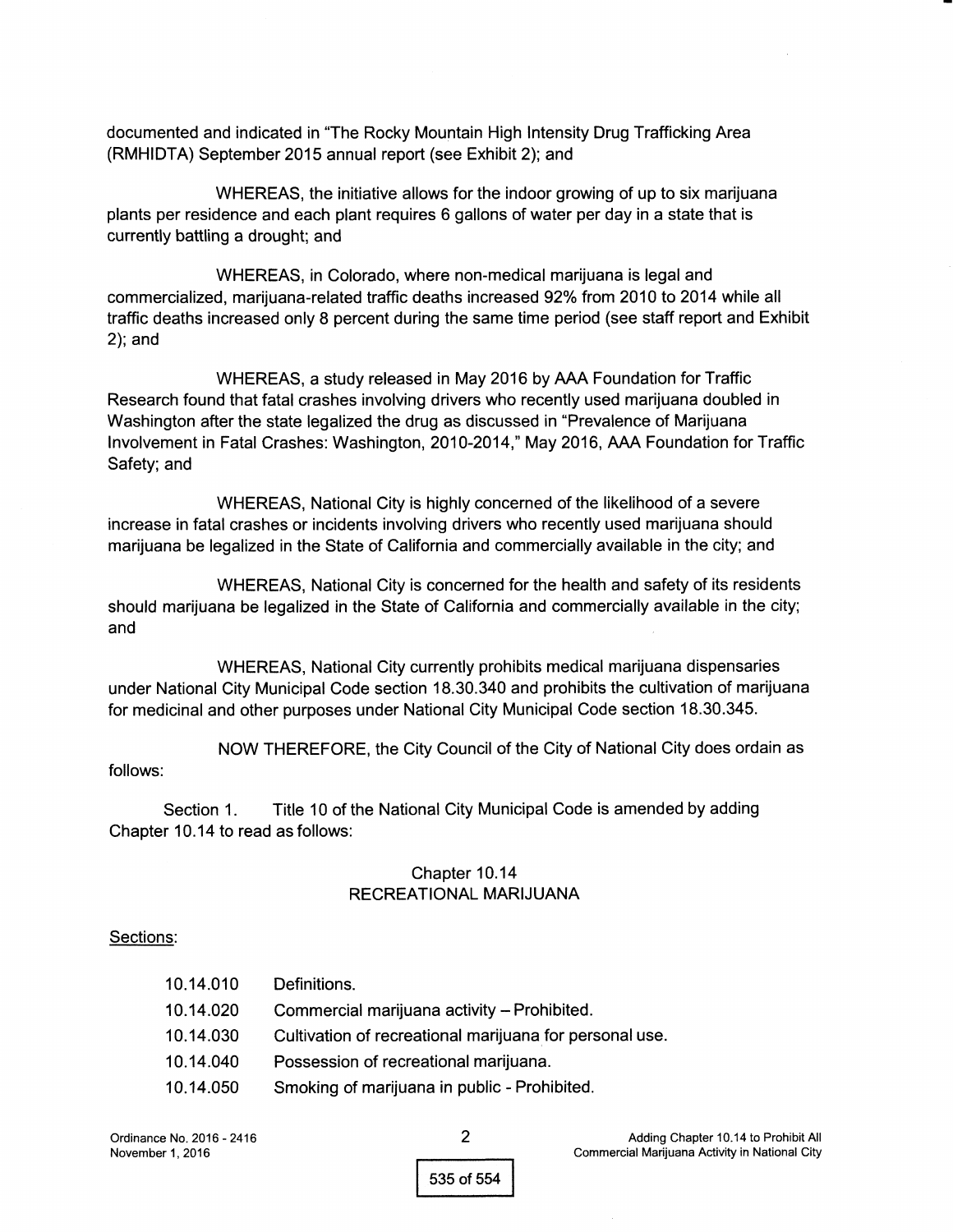- 10.14.060 Penalties.
- 10.14.070 Enforcement.
- 10.14.080 Non-exclusivity.
- 10.14.090 Severability.

# 10.14.010 Definitions.

A. For purposes of this chapter, "marijuana" shall have the same meaning as the definition of that word in Section 11018 of the California Health and Safety Code.

B. "Commercial marijuana activity" includes the cultivation, possession, manufacture, distribution, processing, storing, laboratory testing, labeling, transportation, distribution, delivery, or sale of marijuana and marijuana products.

C. "Cultivation of marijuana" shall mean the planting, growing, cultivating, harvesting, drying, curing, grading, trimming or processing of marijuana as defined in Business and Professions Code section 26001.

D. "Delivery" means the commercial transfer of marijuana or marijuana products to a customer. Delivery also includes the use by a retailer of any technology platform owned and controlled by the retailer, or independently licensed, that enables customers to arra nge for or facilitate the commercial transfer by a licensed retailer of marijuana or marijuana products as defined in Business and Professions Code section 26001(h).

E. "Marijuana accessories" shall have the same meaning as section 11018.2 of the Health and Safety Code. Any equipment, products, or materials of any kind which are used, intended for use, or designed for use in planting, propagating, cultivating, growing, harvesting, manufacturing, compounding, converting, producing, processing, preparing, testing, analyzing, packaging, repackaging, storing, smoking, vaporizing, or containing marijuana, or for ingesting, inhaling, or otherwise introducing marijuana or marijuana products into the human body.

F. "Marijuana cultivation tacility" means an entity licensed to cultivate, prepare, and package marijuana and sell marijuana to retail marijuana stores, to marijuana product manufacturing facilities, and to other marijuana cultivation facilities, but not to consumers.

G. "Marijuana establishment" means a marijuana cultivation facility, a marijuana testing facility, a marijuana product manufacturing facility, or a retail marijuana store.

H. "Marijuana product manufacturing facility" means an entity licensed to purchase marijuana; manufacture, prepare, and package marijuana products; and sell marijuana and marijuana products to other marijuana product manufacturing facilities and to retail marijuana stores, but not to consumers.

l. "Marijuana products" means concentrated marijuana products and marijuana products that are comprised of marijuana and other ingredients and are intended for use of consumptions, such as, but not limited to, edible products, ointments and tinctures and as otherwise defined in section 11018.1 of the Health and Safety Code.

J. "Marijuana storage facility'' means any entity or premise used for the storage of marijuana, marijuana products or marijuana accessories.

K. "Marijuana testing facility" means an entity licensed to analryze and certify the safety and potency of marijuana.

L. "Private Residence" means a house, an apartment unit, a mobile home, or other similar habitable dwelling as defined in Health and Safety Code section 11362.2(b)(5).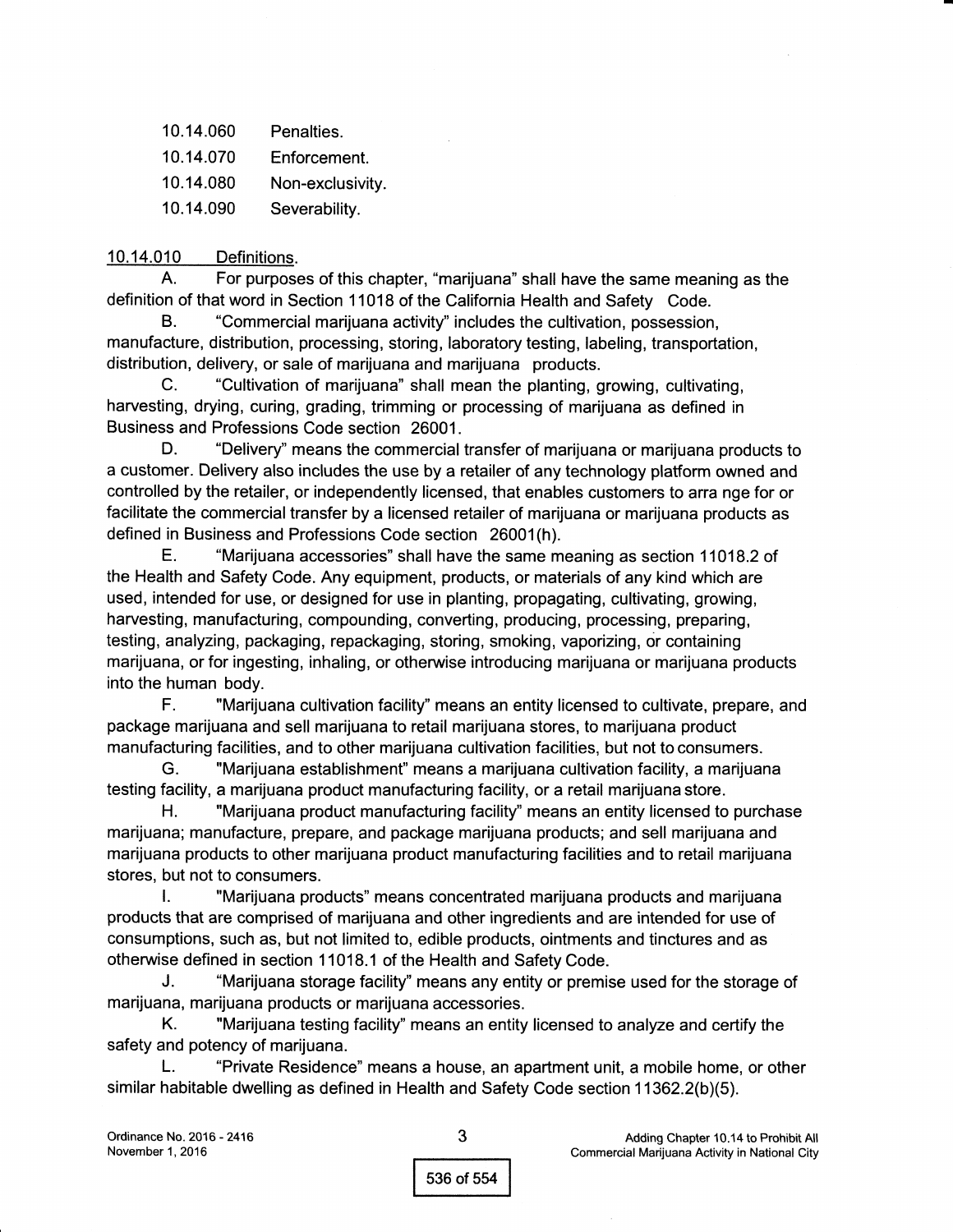M. "Retail marijuana store" includes any entity licensed to purchase marijuana from marijuana cultivation facilities and marijuana and marijuana products from marijuana product manufacturing facilities and to sell marijuana and marijuana products to consumers; or any premises, whether licensed or unlicensed, where marijuana, marijuana products, or devices for the use of marijuana or marijuana products are offered, either individually or in any combination, for retail sale, including an establishment that delivers marijuana and marijuana products as part of a retail sale.

10.14.020 Commercial mariiuana activity - Prohibited. The licensing and/oroperation of marijuana cultivation facilities, marijuana product manufacturing facilities, marijuana testing facilities, marijuana delivery businesses, marijuana storage facilities, retail marijuana stores, marijuana establishments, or any commercial marijuana activity is prohibited.

10.14.030 Cultivation of recreational mariiuana for personaluse.

A. Outdoor Cultivation. The cultivation of marijuana outdoors is prohibited regardless of purpose.

B. Indoor Cultivation. Not more than six plants may be cultivated, planted, harvested, dried, processed or possessed within a single private residence at one time per Health and Safety Code section 11362.2(a). This provision on indoor cultivation shall only become effective if Proposition 64, the Control, Regulate, and Tax Adult Use of Marijuana Act ("AUMA") passes on November 8, 2016.

10.14.040 Possession of recreational marijuana.

A. lt is unlawful for a person under the age of twenty-one (21) years to possess, transfer, transport or purchase marijuana, marijuana products, marijuana . accessories.

B. It is unlawful for any person to display, consume, sell, or use marijuana in or upon any public area, public park, or public building.

C. lt is unlaMulfor any person to purchase marijuana or marijuana products for consumption or possession by, or otherwise provide marijuana for consumption or possession by, or to sell marijuana to, any person under the age of twenty-one (21) years.

D. This section 10.14.040 shall only become effective if Proposition 64, the Control, Regulate, and Tax Adult Use of Marijuana Act ("AUMA") passes on November 8, 2016.

10.14.050 Smokinq of mariiuana in public - Prohibited.

A. General Prohibition. The smoking of marijuana is prohibited anywhere the smoking of tobacco is prohibited.

B. Smoking of marijuana shall be prohibited as stated in Health and Safety Code section 11362.3.

## 10.14.060 Penalties.

A. General Penalty. ln addition to any other penalties that may exist under state, federal, and local laws, a violation of any provision of this chapter or a failure to comply with any mandatory requirements of this chapter is subject to prosecution in accordance with Title 1 of the National City Municipal Code and may be enforced through injunctive relief or oth er relief available by law. Penalties for violations of the provisions of this chapter may result in a misdemeanor citation for each day in violation, punishable by a maximum of one year in jail and a one thousand dollar fine.